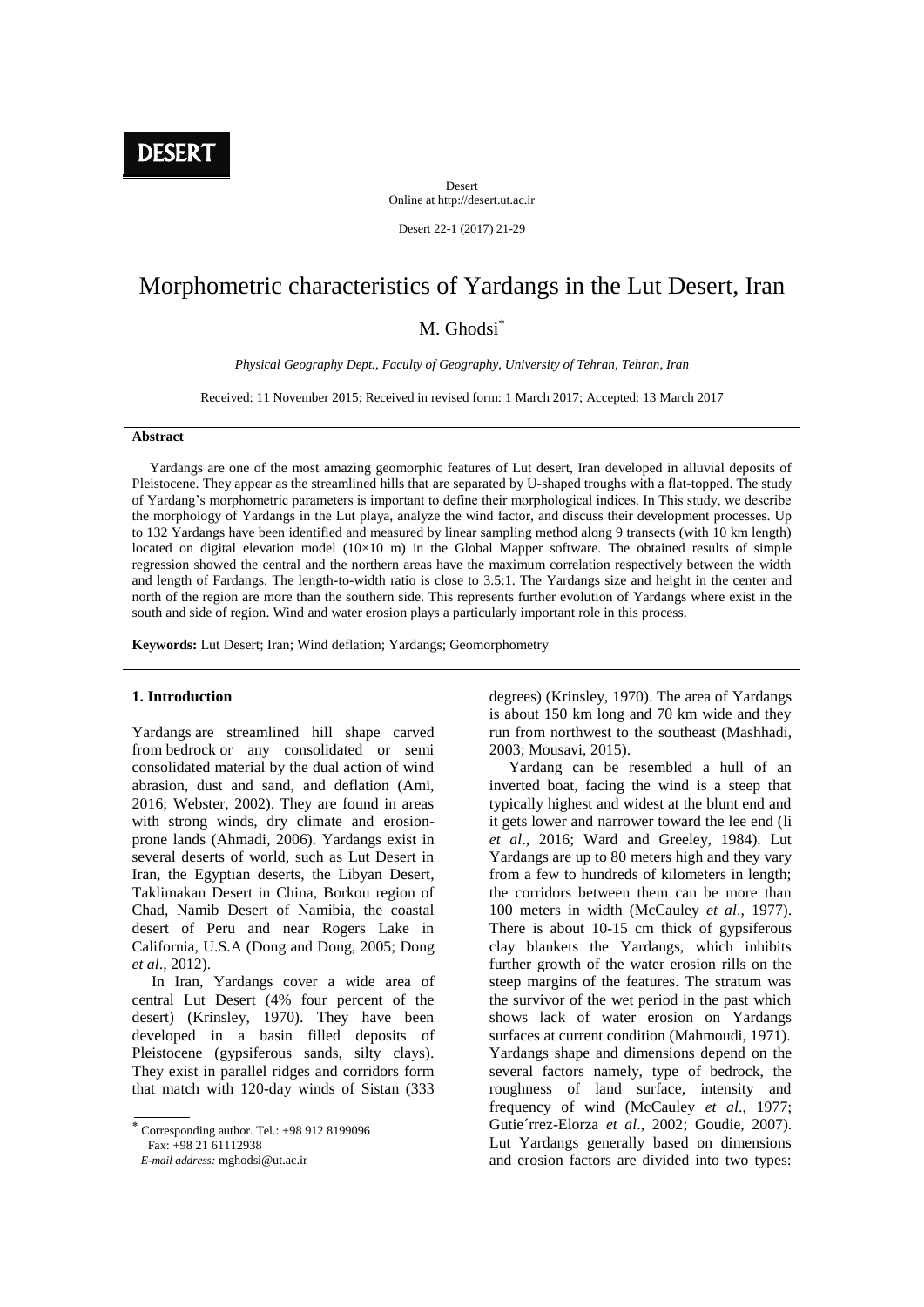small Yardang have been formed under the influence of wind erosion (with one m to a few meters size) and Large Yardangs which have been formed from water-wind erosion (up to tens of meters) (Ahmadi, 2006). First, Hedin (1903) applied the term "Yardang" for the features as a Turkish word in his research on the Taklimakan desert in the east of China.

 Recently, the advancements in science and technology has made Yardangs studies easier through aerial photographs and satellite (Mainguet, 1968, 1972; Halimov and Fezer, 1989; Ehsani and Quiel, 2008; Zimbelman and Griffin, 2010; Sebe *et al*., 2011).

 Some researchers completed their analyses by field observations and laboratory experiments (Guo *et al*., 2012; Whitney, 1978, 1983; Ward and Greeley, 1984). McCauley *et al*. (1977) have provided a global map of large Yardangs over the world.

 Laity (2009) has stated that wind is the most important factor in sculpting Yardangs and he considered other agents such as weathering processes or water erosion less important.

 Study of Yardangs morphometry have been conducted in several studies (Ward and Greeley, 1984; Halimov and Fazer, 1989; Goudie *et al*., 1999). The results also show a considerable range in Yardangs scales, so they have been classified by size to: micro Yardangs (some centimeter scale ridges), meso-Yardangs (some meters in height and length) and mega-Yardangs that may be tens of meters high and several kilometers long (McCauley *et al*., 1977; Grolier *et al*., 1980; Cooke *et al*., 1993; Carling, 2013). Dong *et al*. (2012) describe the morphology of Yardangs in the Kumtagh Desert of China and they show that the formation of Yardangs can be divided into four stages: an embryonic stage, adolescence, maturation, and recession.

 Gabriel (1938) has reported that mega-Yardangs are located on Pleistocene clays and silts rock type in The Lut Desert of southern Iran.

 The Yardangs in Lut desert were situated in dry areas where vegetation cover is minimal, and where sand abrasion happen very much. The Yardangs may not remain if the climate changes to more humid conditions (McCauley *et al.*, 1977).

 Some important features of the Lut Yardangs (rock type, water resources, soil moisture, physiography, genesis and morphometry) were obtained in some research in which using remote sensing images and aerial photographs was applied (Mashhadi *et al*., 2003; Alavipanah, 2003 and 2007; Ehsani and Quiel, 2008).

 Ehsani (2010) in the same study of Lut Yardangs has shown some morphological characteristics of Yardangs and classified them into several subgroups. The results of researches have been showed that Yardangs are probably one of the least understood landforms of the Earth's surface.

 The recognition of Yardang's morphometric parameters is important in the definition of their morphological indices (Goudie *et al*., 2016) and relationships between them can be considered as modeling infrastructures of form, natural and phenomenal indices. So, the purposes of this study are the assessment of relationships and representation of models between morphometric parameters and grouping of Lut Yardangs using statistical methods.

### **2. Materials and Methods**

#### *2.1. Study area*

The study area is located in the western part of the Lut playa adjusted to Kerman mountains. Lut playa (Lut desert) is a large salt desert in southeastern Iran. It has been known as the hottest place on earth at nearly 70.7 degrees C (159-160 degrees F) (Mildrexler *et al*., 2007), and is one of the world's driest places. Area of the desert is about 51,800 square kilometers (20,000 sq mi). The eastern part of Lut desert is a low plateau covered with salt flats. This area consists of sand dunes which some of them are known as the highest dunes in the world reaching a height of 300 m (Ehsani, 2009; Ehsani and Quiel, 2009). The western part of playa is covered with unique Yardangs that are called Kelout in local language. The Yardangs, with  $6481.6 \text{km}^2$  is located between  $29^{\circ}$  30' N and 30° 49' N, and 57° 47' E and 59° 53' E (Fig. 1). A climatological factor which is governing on the study area is the prevailing wind known as "wind of 120 days of Sistan" blowing from NNW–SSE corresponds exactly to the direction of elongated Yardangs (Masoodian, 2014). It starts in April with average velocity of 9.35 m/s. The mean annual wind speed is 6m/s. The elevation ranges from100 m in the north and east to 404 m a.s.l. in the central and southeast of the Lut playa. The slopes range from 0 to  $19^{\circ}$ and geologically, Yardangs are formed in Pliocene Lut strata, which is composed of finegrained horizontally, bed red to light-brown and limy gypsiferous sands with an estimated thickness of 135 to 200 m. Salt, gypsum, and silty clay encrust the unit (Krinsley, 1970).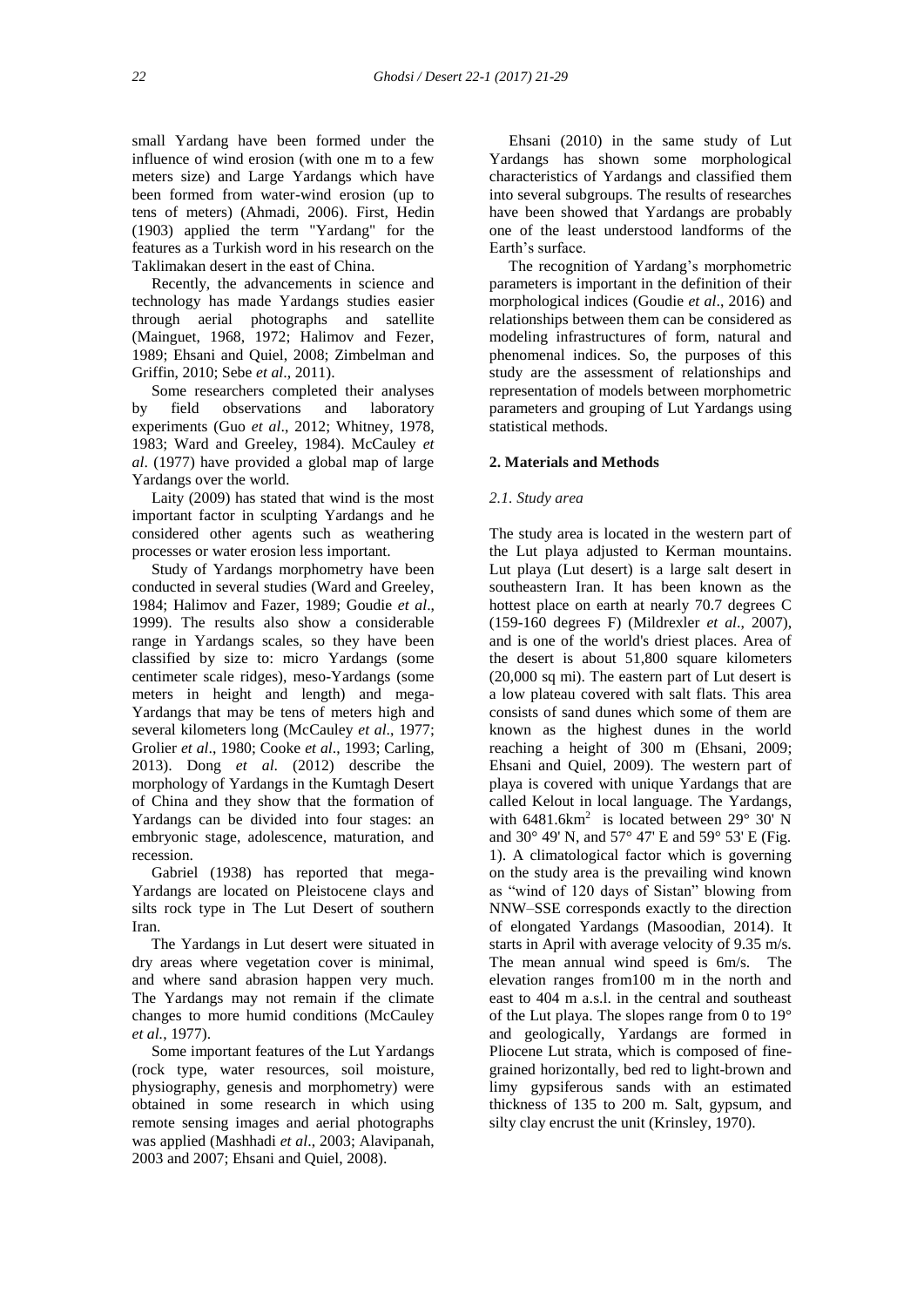#### *Methodology*

At first, the studied area was recognized by satellite images and digital elevation model (Fig. 1). Then, Yardang morphometric

parameters are sampled and measured. The samplings were done random-systematic along 9 transects with 10 km length that are drawn upon digital elevation model (with sell size  $10 \times$ 10 meters) in Global Mapper software.



132 Yardangs are assessed that 42, 40 and 50 numbers belong northern transects, central transects and southern transects respectively (Fig. 2). To evaluate and modeling the

Yardangs, their morphometric parameters were measured via drawing length profile according to ridge and cross-section matching to summit of Yardangs upon DEM by Global Mapper 13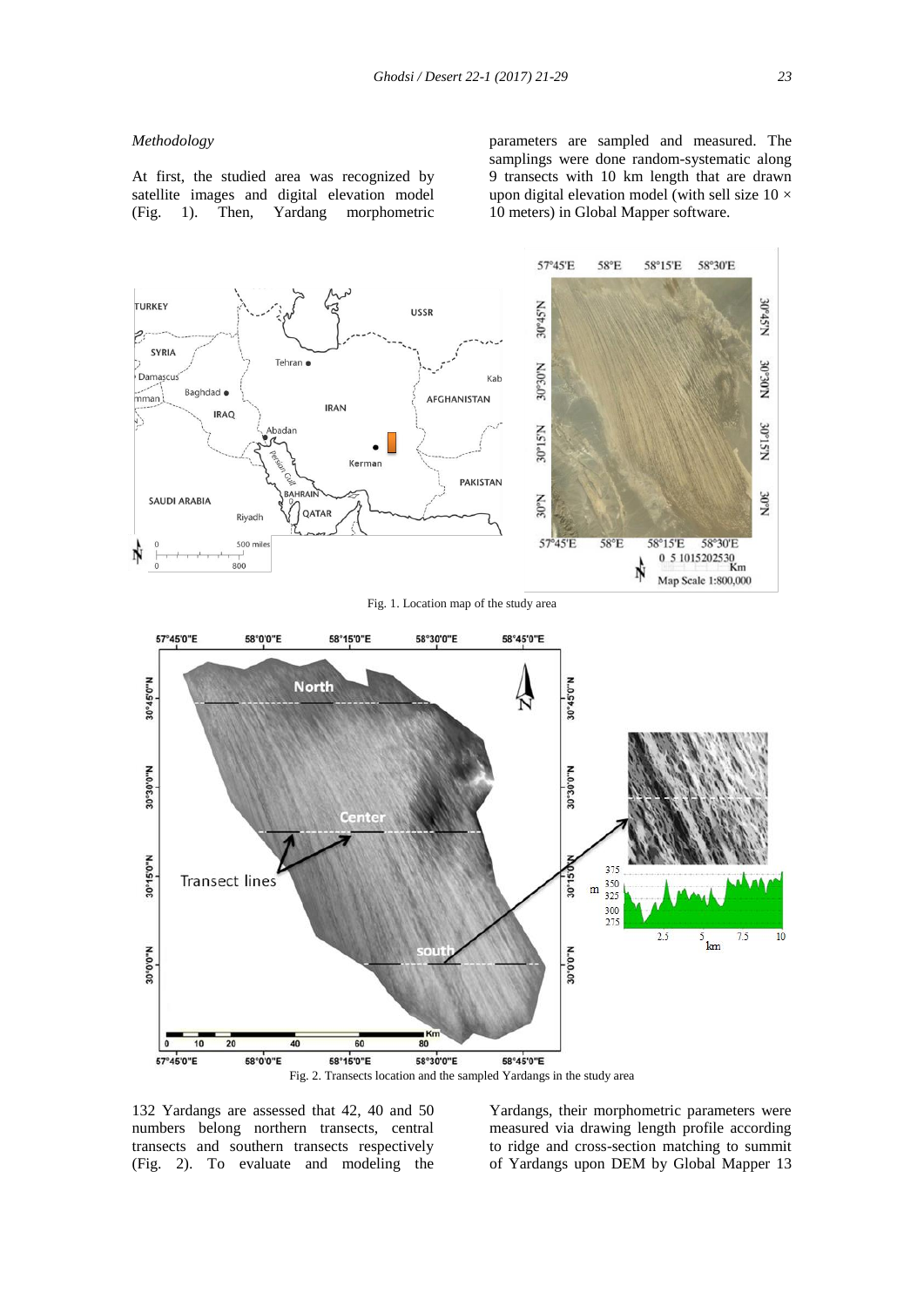software (Mousavi, 2015). So that, length, windward slope, leeward slope parameters along length profile and right height, left height and width parameters along cross-section were measured (Fig. 3). Mean height is calculated through average of right height (Ha) and left height (Hb)

Eq. (1): 
$$
(Ha + Hb)/2
$$
 (1)

The morphometric characteristics data of Yardangs in three areas were analyzed according to a completely randomized design and in case of a significant F-test, means were compared by LSD test.



Fig. 3. Schematic explain of measurement technique for Yardang morphometric parameters

## **3. Results and Discussion**

Up to 132 Yardangs have been identified in the study area including 40, 42 and 50 numbers in the north, center and south respectively (Table1). The main direction of the Yardangs coincides with direction of 120-day winds of Sistan (Fig. 4). The frequency distribution of Yardangs morphometric parameters in different areas is shown in Figs 5, 6, 7 which indicates that, generally all of them have numerous sizes.



Fig. 4. The annually wind rose of Shahdad synoptic station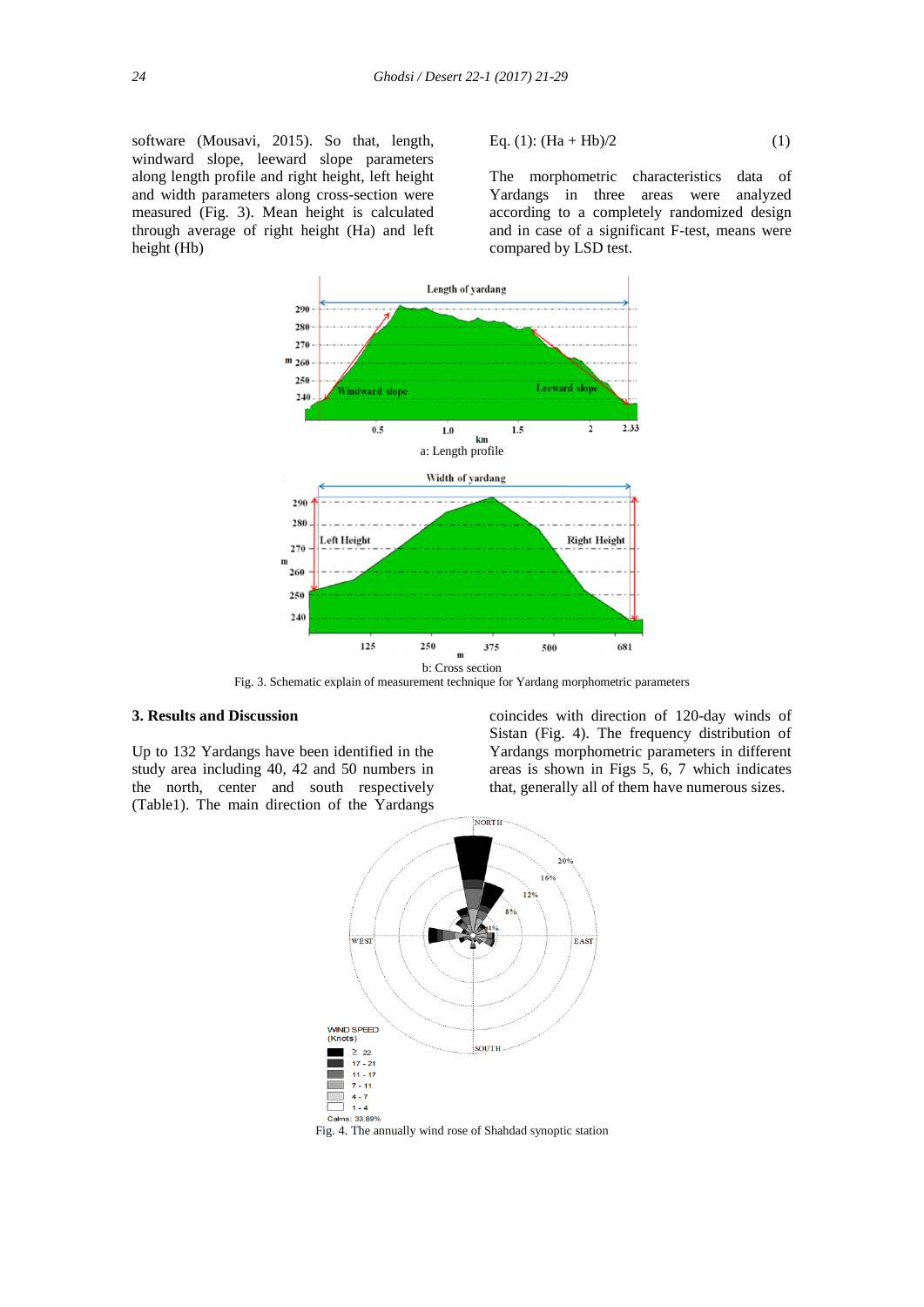



 The maximum length, width and height of the Yardangs are 6663, 2000 and 71 m, respectively. They are mainly having mean heights between 29.1 to 40.2 meters, lengths between 1077 to 2110 meters and widths between 405 to 561.6 meters (Figs. 5, 6, 7). The



average length/width ratio is 3.5:1 (Fig. 5). These relations are in agreement with the values ratio obtained in Yardang forms measured by Grolier *et al*. (1980) and differ from the 10:1 ratio in Borkou in the Sahara Desert (Cooke *et al*., 1993).

Table1. Comparing the mean of Yardangs morphometric parameters

|        | Number | Lenght            | Width            | Height            | Ratio 1/w        | Slope             |                   |
|--------|--------|-------------------|------------------|-------------------|------------------|-------------------|-------------------|
| Area   |        |                   |                  |                   |                  | Windward          | Leeward           |
| North  | 42     | $2110^{a*}$       | 562 <sup>a</sup> | $40.2^{\rm a}$    | 3.8 <sup>a</sup> | 17.9 <sup>a</sup> | 7a                |
| Center | 40     | $2158^{\rm a}$    | 515 <sup>a</sup> | 35.8 <sup>a</sup> | 4.2 <sup>a</sup> | 15.7 <sup>a</sup> | 7.4 <sup>ab</sup> |
| South  | 50     | 1077 <sup>b</sup> | 405 <sup>b</sup> | 29.1 <sup>b</sup> | $2.7^{b}$        | 15.7 <sup>a</sup> | 8.4 <sup>b</sup>  |
| Total  | 132    | 1733              | 488              | 34.7              | 3.5              | 16.4              | 7.7               |

\* Similar letters indicate no significant difference between treatments at 5% level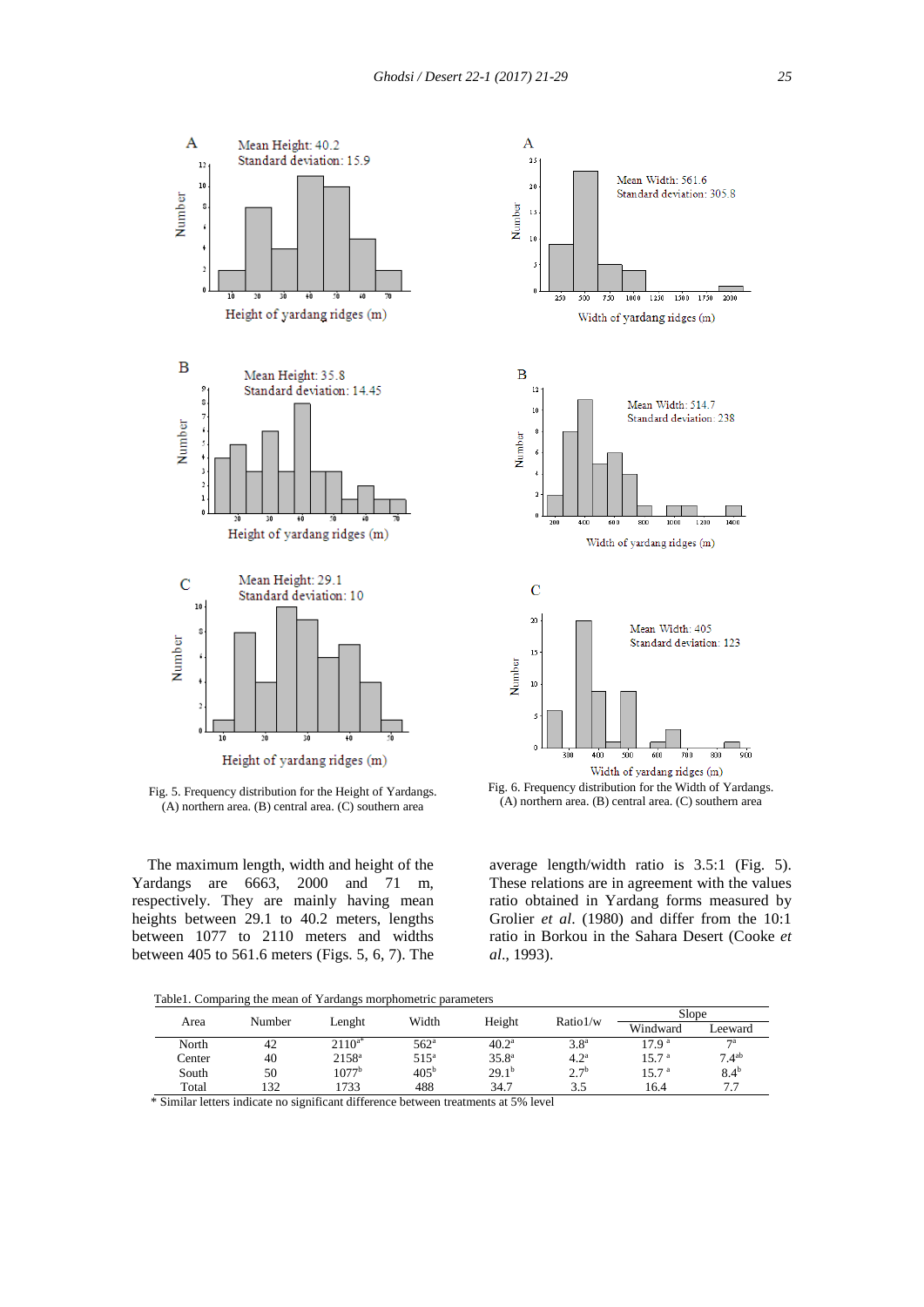

Fig. 7. Frequency distribution of Yardangs length. (A) northern area. (B) central area. (C) southern area



Fig. 8. Frequency distribution of Yardangs width/length ratio

 The mean angles of windward and leeward slopes of the Yardangs are 16.4 and 7.7 percent respectively. So, the windward slope is steeper than the leeward slope and statistical comparisons show significant difference between them at 5% level, whereas the incline of the leeward slope shows a progressive decline towards the downwind Sequence (Fig 9). The obtained results from simple regression show the significant linear correlation of windward and leeward slopes with determination coefficient 0.31 (Fig 10). Also the results of McCauley *et al*., 1977, Gutie´rrez-Elorza, *et al*., 2002, Mashhadi *et al*., 2003 showed a significant linear correlation between windward and leeward slopes.



Fig. 10. Relationship of Windward slope: Leeward slope for all Yardangs \* SW = Slope of windward, SL= Slope of leeward

| Table 2. Length: width regression analysis for Yardangs |
|---------------------------------------------------------|
|---------------------------------------------------------|

| Area   | regression equation   | Variance | *Determination coefficient | P value |
|--------|-----------------------|----------|----------------------------|---------|
| North  | $*W = 357 + 0.097$ L. | 261.4    | 28.7                       | 0.0     |
| South  | $W = 305 + 0.093$ L   | 117      | 11.3                       | 0.01    |
| Center | $W = 263 + 0.12$ L    | 170.8    | 49.8                       | 0.0     |
|        |                       |          |                            |         |

 $*$  W=Width,  $L =$  Length

Determination coefficient  $=R^2$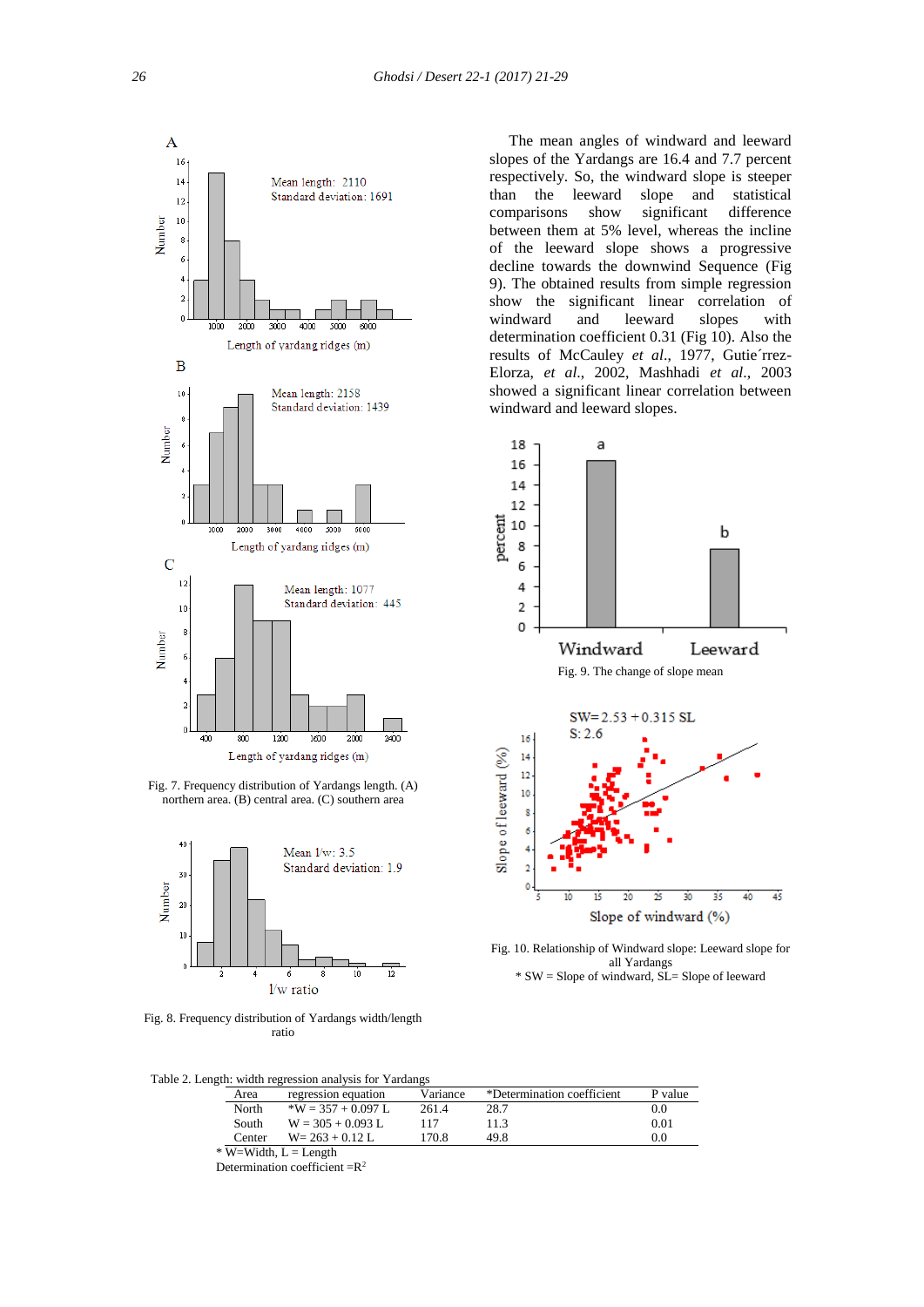Table 1 shows variance analysis and comparison of means related to the number of Yardangs in each region (Fisher test). As you can see in the table 1, the Yardangs morphometric parameters are increased in center and north of region in comparison with the south. The length, width, height and the l/w ratio of the south show a significant difference in P<0.05. These results confirm the studies of Mashhadi (2002) and Ahmadi (2006). The Windward slope is not significant in three areas. The leeward slope has a significant difference between south and north (P<0.05) (Table 1).



Fig. 11. Length: width relationship for Yardangs x axis: width of Yardang, y axis: length of Yardang (A) Northern area. (B) Central area (C) Southern area  $* S = Variance$ , W=Width, L = Length

 The results show that the width of Yardangs has a significant relationship of about 95% with length in three regions studied. The center and the north area have the maximum determination coefficient (0.50 and 0.29) respectively and there is the lowest correlation between width and length with coefficients of 0.11 in the south area (Table 2). The results of stepwise regression indicates that 50%, 29% and 11% of Yardangs width changes is explained by length in the center, north and south respectively. But these variables are not the most efficient factors to estimate the Yardangs width or length (Fig.11, Table 2).

#### **4. Conclusion**

The observations showed that the Yardangs direction is the north and northwest to south and southeast but a little diversion were found in the order of some of them. The obtained results indicate that the Yardangs size and height in the center and north of region are more than the south. Yardangs developed to thin and slurred walls in the margin. It proves that the Yardangs were in an unstable environment especially in terms of climate. Further evolution of Yardangs where exist in the side of region is due to the checkerboard distribution of Yardangs that shows the accumulation of wind while moving through the Yardangs. The intensity of wind abrasion in grooves floor is 3 to 4 times more than the mounds. We can explain it by The Ventori wind speed measurement device that shows the wind speed is higher in a corridor than an open area (Mainguet, 1983) and also according to the Bernoli rule the wind speed is much more in the Yardangs area toward the near hills in Lut dessert (Moghimi, 2005). It can be said that wind erosion plays a particularly important role in this result. The dominant long-term unidirectional winds, coarse particles are carried by high speed wind and some other factors such as lithology, evolution of water erosion in the past, lack of vegetation and age of formation could be effective in the Lut Yardangs development as well (Mousavi, 2015).

 The highest point and the maximum slope in initial of windward face could be due to deviation of wind by broad width of Yardang. Also, the elongation, narrow part, minimum of elevation and slope in the leeward end of Yardang are justified using wind convergence, reinforcement of its shear velocity and predominance of wind upon ridge (Fig. 12).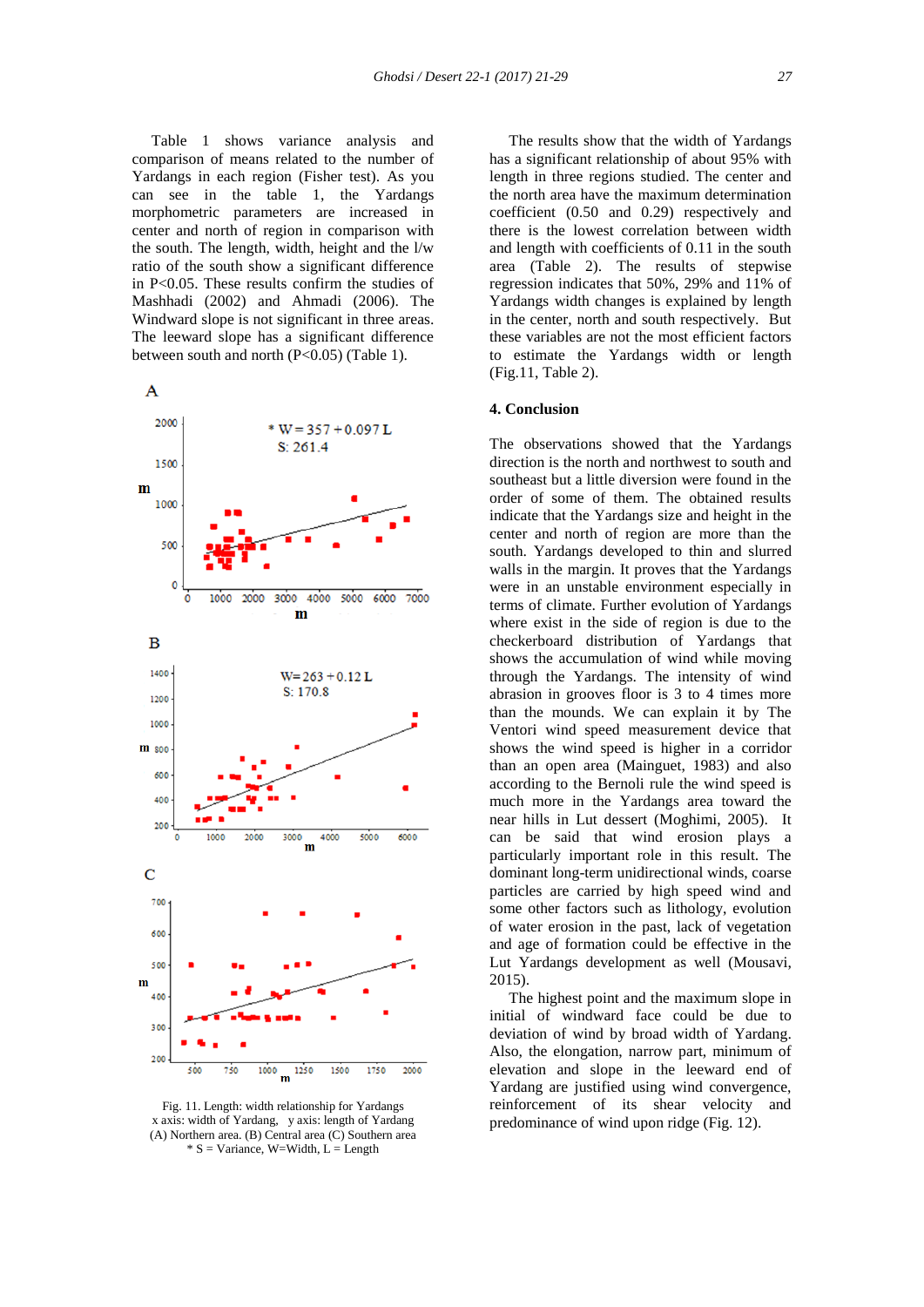

Fig. 12. Lut Yardang developed in the Pleistocene gypsiferous deposits and silty clays. The arrow indicates wind direction

#### **References**

- Ahmadi, H., 2006. Applied Geomorphology Vol. 2, (Desert- Wind Erosion). University of Tehran Press.
- Alavipanah, S. K., 2003. Study of Surface Temperature the Lut Desert Based upon Landsat Thermal Band and Field Measurement. Biaban, 7; 67-79.
- Alavipanah, S. K., M. Saradjian, G.R. Savaghebi, Ch.B. Komaki, E. Moghimi, M.K. Reyhan, 2007. Land Surface Temperature in the Yardang Region of Lut Desert (Iran) Based on Field Measurements and Landsat Thermal Data. Journal of Agricultural Science and Technology, 9; 287-303.
- Ami, J., S. Desai, V. S. Murty, 2016. Morphology of Yardangs Within Nicholson Crater, Mars: Records of Past Fluvial and Aeolian Activities, Journal of the Indian Society of Remote Sensing, 44; 933–948.
- Carling, P. A, 2013. Subaqueous "Yardangs": Analogs for aeolian Yardang evolution. The Journal of Geophysical Research, 118; 276-287.
- Cooke, R., A. Warren, A.S. Goudie, 1993. Desert Geomorphology. UCL Press, London.
- Dong, R., Z. Dong, 2015. Aesthetic evaluation of Yardang landforms landscape: the Dunhuang Yardang National Geo-park Example, Sciences in Cold and Arid Regions, 7; 265-271.
- Dong, Zh., P. Lv, J. Lu, G. Qian, Z. Zhang, W. Luo, 2012. Geomorphology and origin of Yardangs in the Kumtagh Desert, Northwest China. Geomorphology, 139; 145–154.
- Ehsani, A.H., 2009. Self-Organizing Map and SRTM: Application in Yardangs Identification. Remote Sensing of Environment, 112; 3284-3294.
- Ehsani, A.H., 2010. Geomorphology of Lut Mega- Yardang. Physical Geographic Research, 74; 63-78.
- Ehsani, A.H., F. Quiel, 2009. DEM-based analysis of morphometric features in humid and hyper-arid environments using artificiel neural network. Desert, 14; 71-82.
- Ehsani, A.H., F. Quiel, 2008. Application of Self Organizing Map and SRTMdata to characterize Yardangs in the Lut Desert, Iran. Remote Sensing of Environment, 112; 3284–3294.
- Goudie, A., P. Kent, H. Viles, 2016. Pan morphology, Distribution and formation in Kazakhstan and Neighbouring areas of the Russian federation. Desert, 21;1-13.
- Goudie, A., S. Stokes, J. Cook, S. Samieh, O.A. El- Rashidi, 1999. Yardang landforms from Kharga Oasis, south-western Egypt. Zeitschrift für Geomorphology, 116; 97–112.
- Goudie, A.S., 2007. Mega-Yardangs: A global analysis. Geography Compass, 1; 65-81.
- Grolier, M.J., J.F. McCauley, C.S. Breed, N.S. Embabi, 1980. Yardangs of the Western Desert. Geographical Journal, 135; 191–212.
- Guo, F., J.G. Wu, X. Wang, 2012. Feasibility study on declaration of the world natural heritage for China Yardang landforms. Journal of Desert Research, 32; 655-660.
- Gutiérrez-Elorza, M., G. Desir, F. Gutiérrez-Santolalla, 2002. Yardangs in the semiarid central sector of the Ebro Depression (NE Spain). Geomorphology, 44; 155–170.
- Halimov, M., F. Fezer, 1989. Eight Yardang types in Central Asia. Z.Geomorphol. 33; 205– 217.
- Halimov, M., F. Fezer, 1989. Eight Yardang types in Central Asia. Zeitschrift für Geomorphologie, 33; 205–217.
- Hedin, S., 1903. Central Asia and Tibet. Charles Scribner and Sons, New York, vol.2, 608 p. In the Lut Desert, Iran, Geomantic conference, 1-13.
- Krinsley, D.H., 1970. A geomorphological and paleoclimatological study of the playas of Iran. USGS Final Scientific Report, Contract, PROCP, 700-800.
- Laity, J.E., 2009. Landforms, landscapes, and processes of Aeolian erosion, In: Parsons, A.J., Abrahams, A.D. (Eds.), Geomorphology of Desert Environments, 2nd ed., Springer, Berlin.
- Li, J., Z. Dong, G. Qian, Z. Zhang, W. Luo, J. Lu, M. Wang, 2016. Yardangs in the Qaidam Basin, northwestern China: Distribution and morphology. Aeolian Research, 20; 88-99.
- Mahmoodi, F.A., 1971. Geographical reports about natural problems of Loot plain. Geographic Institute, University of Tehran. No 7.
- Mainguet, M., 1968. Le Borkou, aspects d'un modele´ e´olien. An. Ge´ogr., 77; 296– 322.
- Mainguet, M., 1972. Le Modele´ des Gre`s. Proble`mes ge´ne´raux. Institute Ge´ographique Nationale, Paris, 657 p.
- Mainguet, M., 1983. Tentative mega-morphological study of the Sahara. Mega-geomorphology- Clarendon Press, Oxford, UK.
- Mashhadi, N., S.K. Alavipanah, H. Ahmadi, 2003. Geomorphology Studies of Lut Yardang. Biaban, 7; 25-43
- Masoodian, S. A., 2014, Sistan's 120 Days Wind, Journal of Applied Climatology, 1; 37-46.
- McCauley, J.F., M.J. Grolier, C.S. Breed., 1977. Yardangs in Geomorphology in arid regions, edited by D.O. Doehring. In Proceedings, 8th Annual